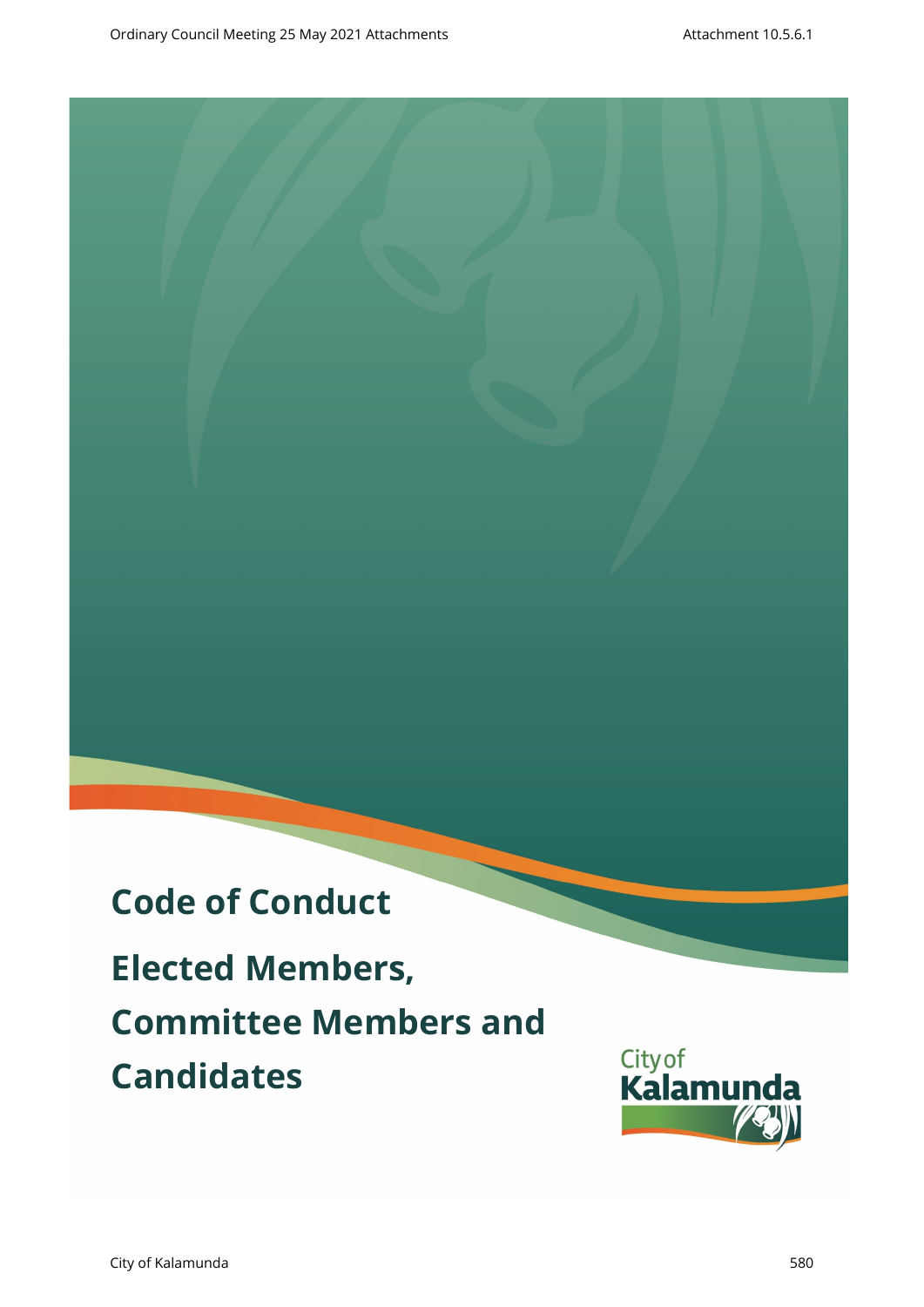#### **CITY OF KALALMUNDA**

#### **CODE OF CONDUCT**

#### **ELECTED MEMBERS, COMMITTEE MEMBERS AND CANDIDATES**

#### **Division 1 – Preliminary Provisions**

## **1. Citation**

This is the City of Kalamunda Code of Conduct for Elected Members, Committee Members and Candidates.

# **2. Terms used**

2.1 In this code: -

*Act* means the *Local Government Act 1995*; *candidate* means a candidate for election as a council member; *CEO* means the Chief Executive Officer of the City of Kalamunda; *code* means this code of conduct; *committee member* means a person not elected as a council member; *compliant* means a complaint made under clause 11 (1); *council meeting* includes Public Agenda Briefings; *publish* means to include on a social media platform.

2.2 Other terms used in this code that are also used in the Act have the same meaning as in the Act unless the contrary intention appears.

#### **Division 2 – General Principles**

#### **3. Overview of Division**

This Division sets general principles to guide the behaviour of council members, committee members and candidates.

## **4. Personal Integrity**

1. A council member, committee member and candidate should –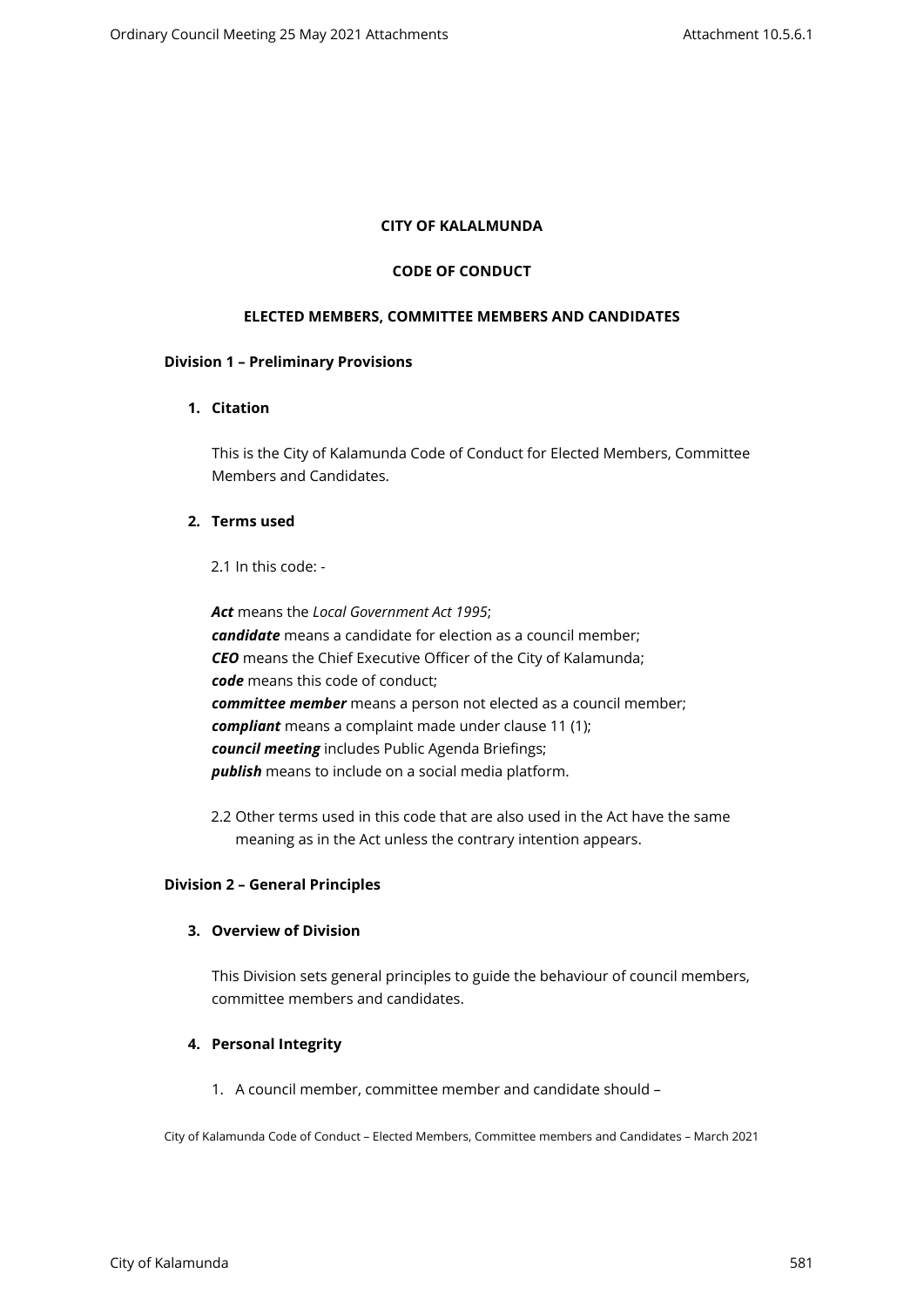- (a) act with reasonable care and diligence; and
- (b) act with honesty and integrity; and
- (c) act lawfully; and
- (d) identify and appropriately manage any conflict of interest; and
- (e) avoid damage to the reputation of the local government.
- 2. A council member or committee member
	- (a) act in accordance with the trust in council members and committee members; and
	- (b) participate in decision-making in an honest, fair, impartial and timely manner; and
	- (c) actively seek out and engage in training opportunities to improve the performance of their role; and
	- (d) attend and participate briefings, workshops and training sessions provided or arranged by the local government in relation to the performance of their role.

## **5. Relationships with others**

- 1. A council member, committee member and candidate should (a) treat others with respect, courtesy and fairness; and (b) respect and value diversity in the community.
- 2. A council member or committee member should maintain and contribute to a harmonious, safe and productive environment.

## **6. Accountability**

A council member or committee member should –

- (a) base decisions on relevant and factually correct information; and
- (b) make decisions on merit, in the public interest and in accordance with statutory obligations and principles of good governance and procedural fairness; and
- (c) read all agenda papers given to them in relation to council or committee meetings; and
- (d) be open and accountable to, and represent the community in the district.

#### **Division 3 – Behaviour**

## **7. Overview of Division**

This Division sets out –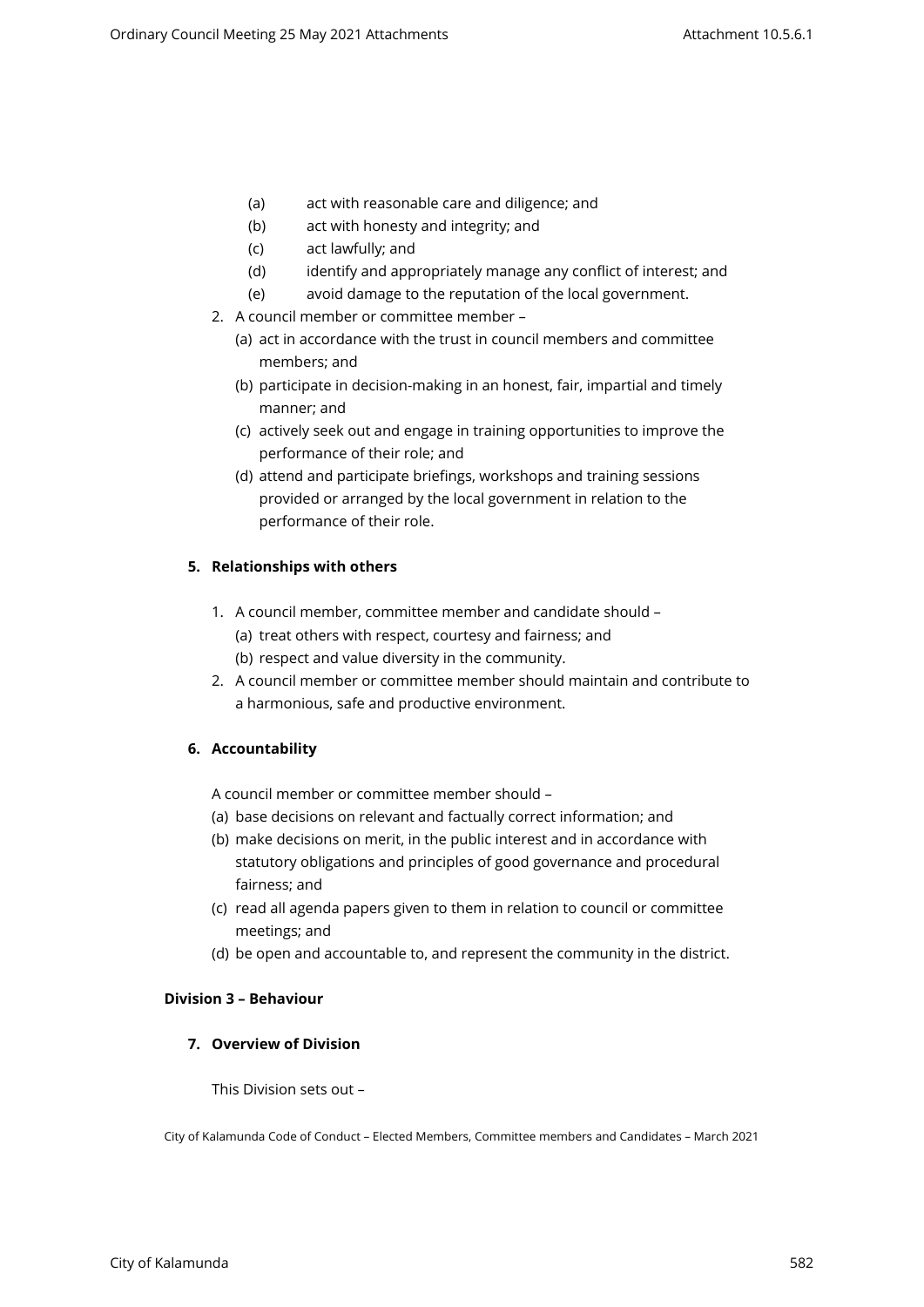- (a) requirements relating to the behaviour of council members, committee members and candidates; and
- (b) the mechanism for dealing with alleged breaches of those requirements.

# **8. Personal integrity**

- 1. A council member, committee member or candidate
	- (a) must ensure that their use of social media and other forms of communications complies with this code; and
	- (b) must only publish material that is factually correct.
- 2. A council member or committee member
	- (a) must not be impaired by alcohol or drugs in the performance of their official duties; and
	- (b) must comply with all policies, procedures and resolutions of the local government.

## **9. Relationships with others**

A council member, committee member or candidate –

- (a) must not bully or harass another person in any way; and
- (b) must deal with the media in a positive and appropriate manner and in accordance with any relevant policy of the local government; and
- (c) must not use offensive or derogatory language when referring to another person; and
- (d) must not disparage the character of another council member, committee member or candidate or a local government employee in connection with the performance of their official duties; and
- (e) must not impute dishonest or unethical motives to another council member, committee member or candidate or a local government employee with the performance of their official duties.

# **10. Council or committee meetings**

When attending a council or committee meeting, a council member, committee member or candidate –

- (a) must not act in an abusive or threatening manner towards another person; and
- (b) must not make a statement that the member or candidate knows, or could reasonably be expected to know, is false or misleading; and
- (c) must not repeatedly disrupt the meeting; and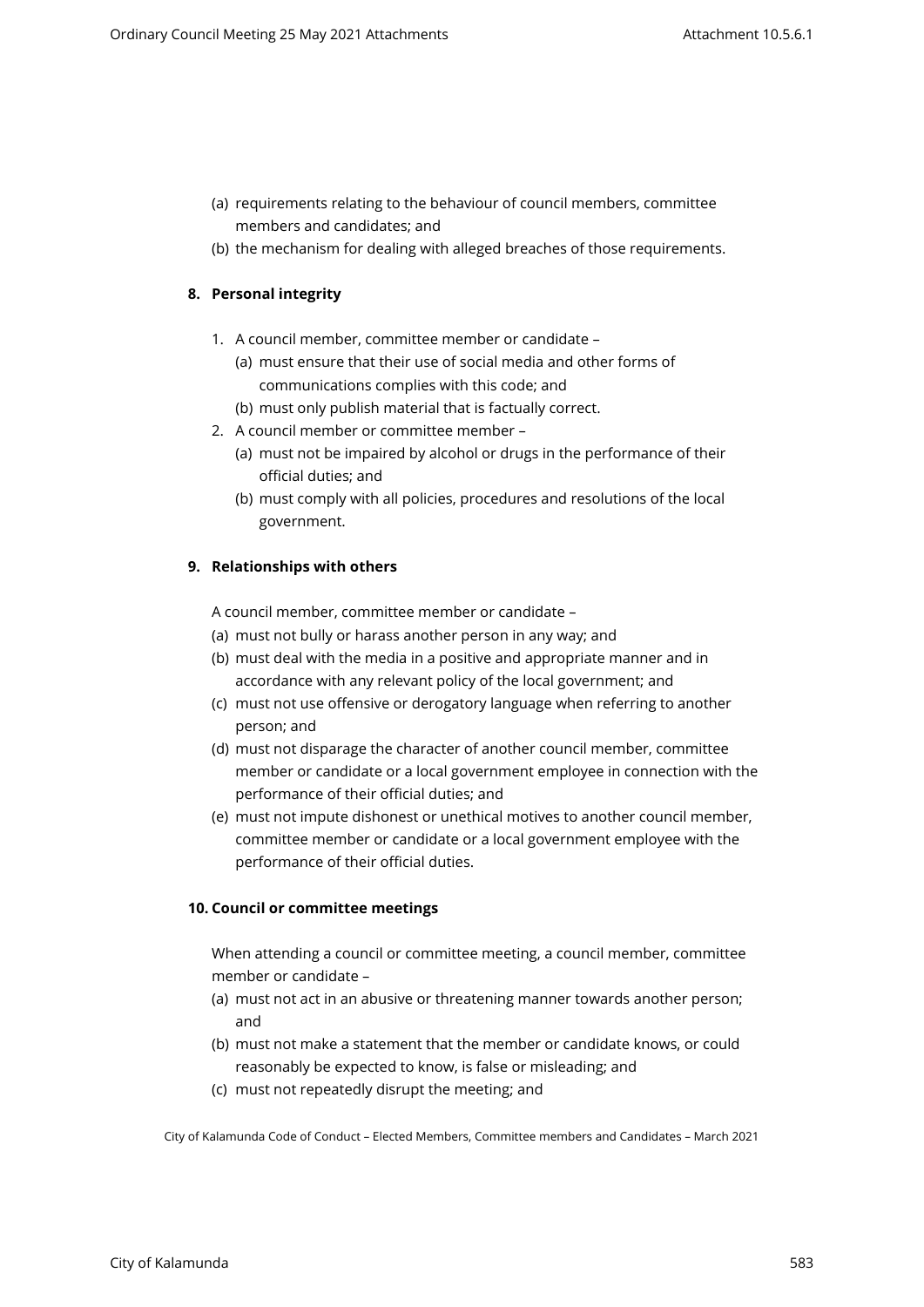- (d) must comply with any requirement of a local law of the local government relating to the procedure and conduct of council or committee meetings; and
- (e) must comply with any direction given by the person presiding at the meeting; and
- (f) must immediately cease to engage in any conduct that has been ruled out of order by the person presiding at the meeting.

## **11. Complaint about alleged breach**

- 1. A person may make a complaint, in accordance with subclause (2), alleging a breach of a requirement set out in this division.
- 2. a complaint must be made
	- (a) in writing in the form approved by the local government; and
	- (b) to a person authorised under subclause (3) ; and
	- (c) within 1 month after the occurrence of the alleged breach.
- 3. The local government must in writing authorise 1 or more persons to receive complaints and withdrawals of complaints.

## **12. Dealing with complaint**

- 1. After considering a complaint, the local government must, unless it dismisses the complaint under clause 13 or the complaint is withdrawn under clause 14 (1), make a finding as to whether the alleged breach the subject of the complaint has occurred.
- 2. Before making a finding in relation to the complaint, the local government must give the person to whom the complaint relates a reasonable opportunity to be heard.
- 3. A finding that the alleged breach has occurred must be based on the evidence from which it may be concluded that it is more likely that the breach occurred than that it did not occur.
- 4. If the local government makes a finding that the alleged breach has occurred, the local government may –
	- (a) take no further action; or
	- (b) prepare and implement a plan to address the behaviour of the person to whom the complaint relates.
- 5. When preparing a plan under subclause 4 (b), the local government must consult with the person to whom the complaint relates.
- 6. A plan under subclause 4 (b) may include a requirement for the person to whom the complaint relates to do 1 or more of the following – (a) engage in mediation;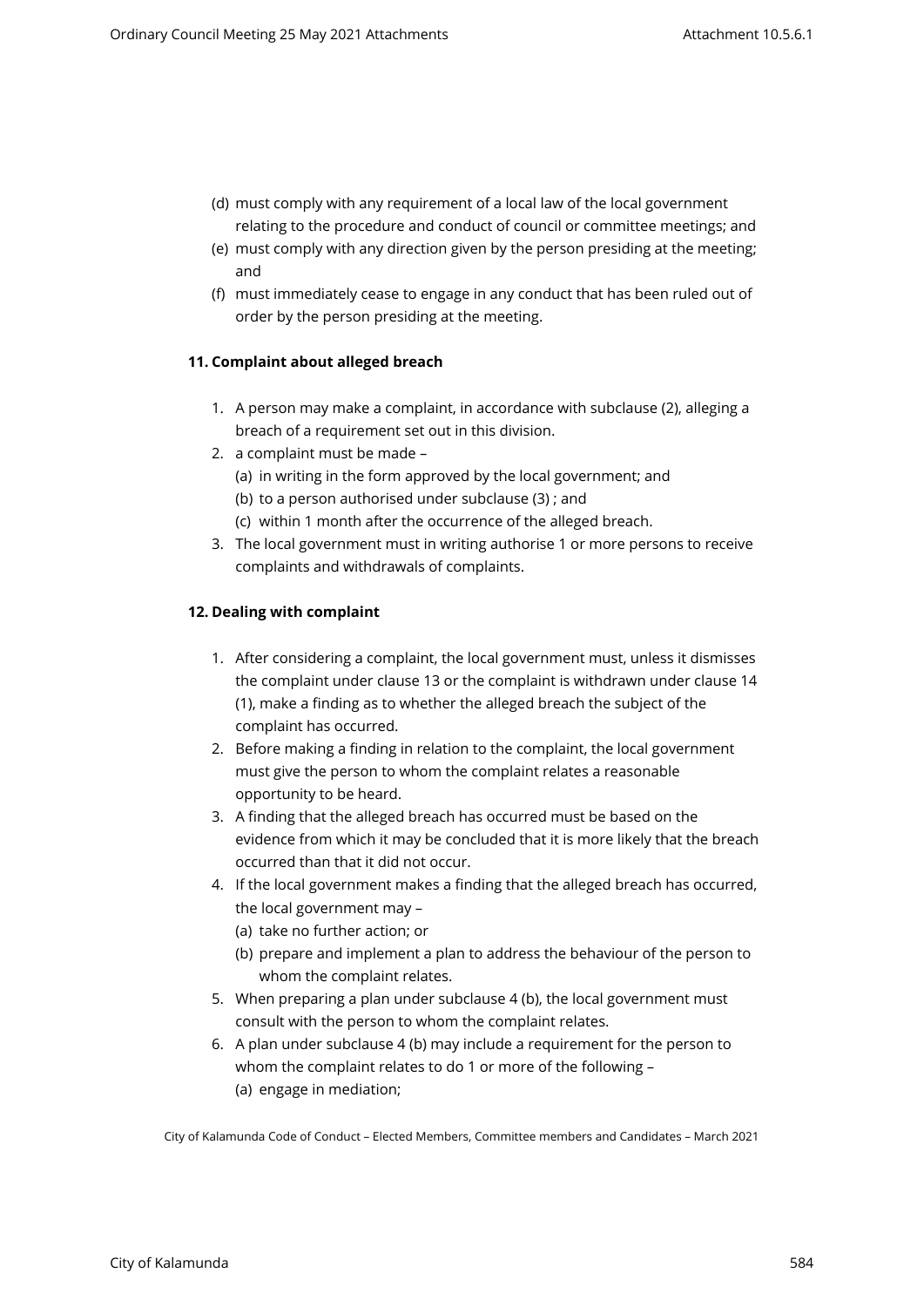- (b) undertake counselling;
- (c) undertake training
- (d) take other action the local government considers appropriate.
- 7. If the local government makes a finding in relation to the complaint, the local government must give the complainant, and the person to whom the complaint relates written notice of –
	- (a) the finding and the reasons for its finding; and
	- (b) if its finding is that the alleged breach has occurred its decision under subclause 4.

# **13. Dismissal of complaint**

- 1. The local government must dismiss a complaint if it is not satisfied that
	- (a) the behaviour to which the complaint relates occurred at a council or committee meeting; and
	- (b) either
		- (i) the behaviour was dealt with by the person presiding at the meeting; or
		- (ii) the person responsible for the behaviour has taken remedial action in accordance with a local law of the local government that deals with meeting procedures.
- 2. If the local government dismisses a complaint, the local government must give the complainant, and the person to whom the complaint relates, written notice of its decision and the reasons for its decision.

# **14. Withdrawal of complaint**

- 1. A complainant may withdraw their complaint at any time before the local government makes a finding in relation to the complaint.
- 2. The withdrawal of a complaint must be
	- (a) in writing; and
	- (b) given to a person authorised under clause 11 (3).

## **15. Other provisions about complaints**

- 1. A complaint about an alleged breach by a candidate cannot be dealt with by the local government unless the candidate has been elected as a council member.
- 2. The procedure for dealing with complaints may be determined by the local government to the extent that it is not provided for in this Division.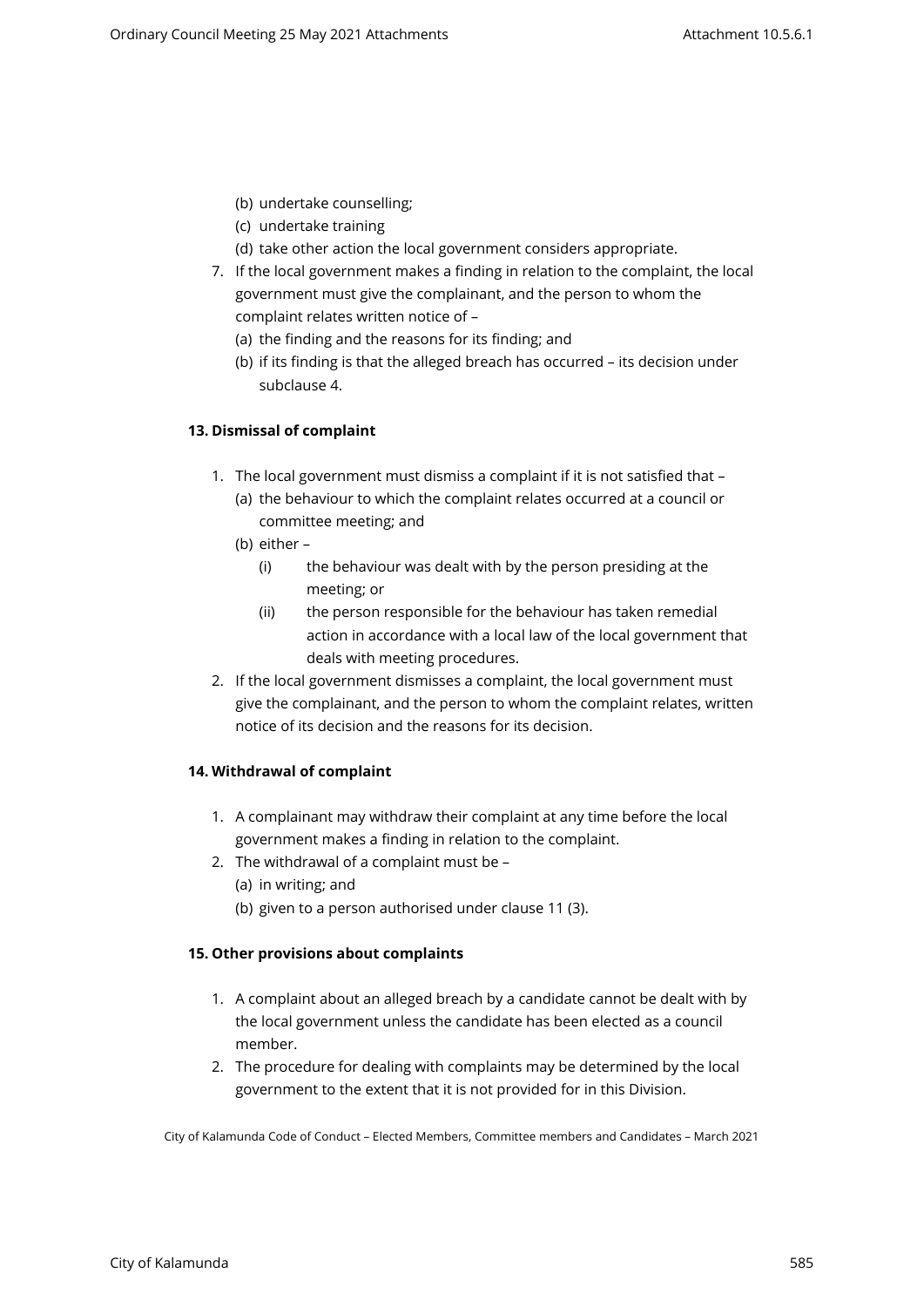#### **Division 4 – Rules of conduct**

#### *Notes for this Division*

- *1. Under section 5.105 (1) of the Act a council member commits a minor breach if the council member contravenes a rule of conduct. This extends to the contravention of a rule of conduct that occurred when the council member was a candidate.*
- *2. A minor breach is dealt with by a standards panel under section 5.110 of the Act.*

## **16. Overview of this Division**

- 1. This Division sets out rules of conduct for council members and candidates.
- 2. A reference in this Division to a council member includes a council member when acting as a committee member.

#### **17. Misuse of local government resources**

1. In this clause –

**Electoral purpose** means the purpose of persuading electors to vote in a particular way at an election, referendum or other poll held under the Act, the *Electoral Act 1907* or the *Commonwealth Electoral Act 1918.* **Resources of a local government** includes –

- 
- (a) local government property; and
- (b) services provided, or paid for by a local government.
- 2. A council member must not directly or indirectly, use the resources of a local government for an election purpose or other purpose unless authorised under the Act, or by the local government or the CEO, to use the resources for that purpose.

#### **18. Securing personal advantage or disadvantaging others**

- 1. A council member must note make improper use of their office
	- (a) to gain, directly or indirectly, an advantage for the council member or any other person; or
	- (b) to cause detriment to the local government or any other person.
- 2. Subclause 1. Does not apply to conduct that contravenes section 5.93 of the Act or the Criminal Code section 83.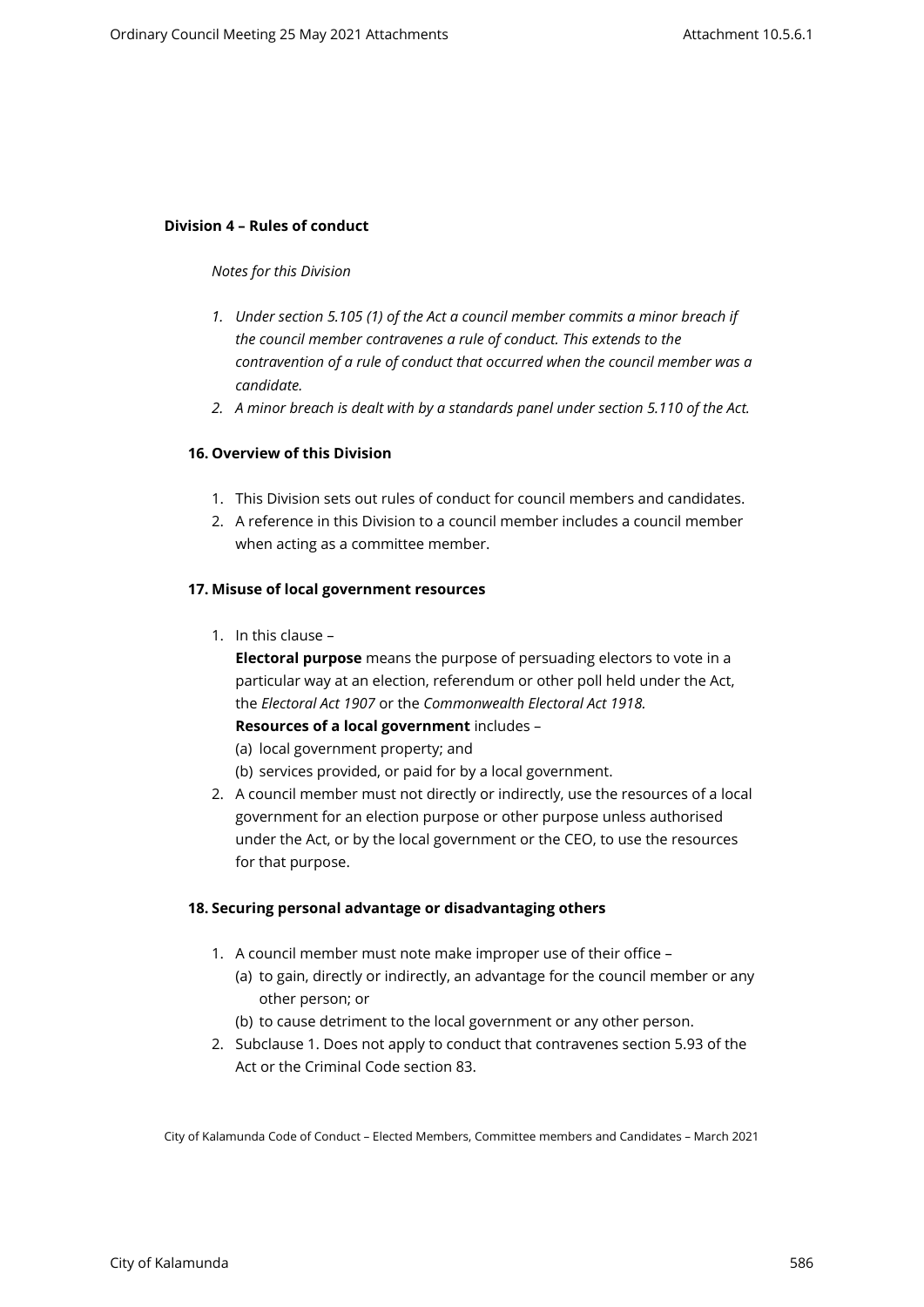## **19. Prohibition against involvement in administration**

- 1. A council member must not undertake a task that contributes to the administration of the local government unless authorised by the local government or the CEO to undertake that task.
- 2. Subclause 1., does not apply to anything that a council member does as part of the deliberations of a council or committee meeting.

## **20. Relationship with local government employees**

1. In this clause –

Local government employee means a person –

- (a) employed by a local government under section 5.36 (1) of the Act; or
- (b) engaged by a local government under a contract for services.
- 2. A council member or a candidate must not
	- (a) direct or attempt to direct a local government employee to do or not do anything in their capacity as a local government employee, or
	- (b) attempt to influence by means of a threat or the promise of a reward, the conduct of a local government employee in their capacity as a local government employee; or
	- (c) act in an abusive or threatening manner towards a local government employee.
- 3. Subclause 2. (a) does not apply to anything that a council member does a part of the deliberations at a council or committee meeting.
- 4. If a council member or candidate, in their capacity as a council member or candidate, is attending a council or committee meeting or other organised event (for example, a briefing or workshop) the council or candidate must not orally, in writing or by any other means –
	- (a) make a statement that a local government employee is incompetent or dishonest; or
	- (b) use an offensive or objectionable expression when referring to a local government employee.
- 5. Subclause 4. (a) does not apply to conduct that is unlawful under the *Criminal Code Chapter XXXV*.

## **21. Disclosure of information**

1. In this clause –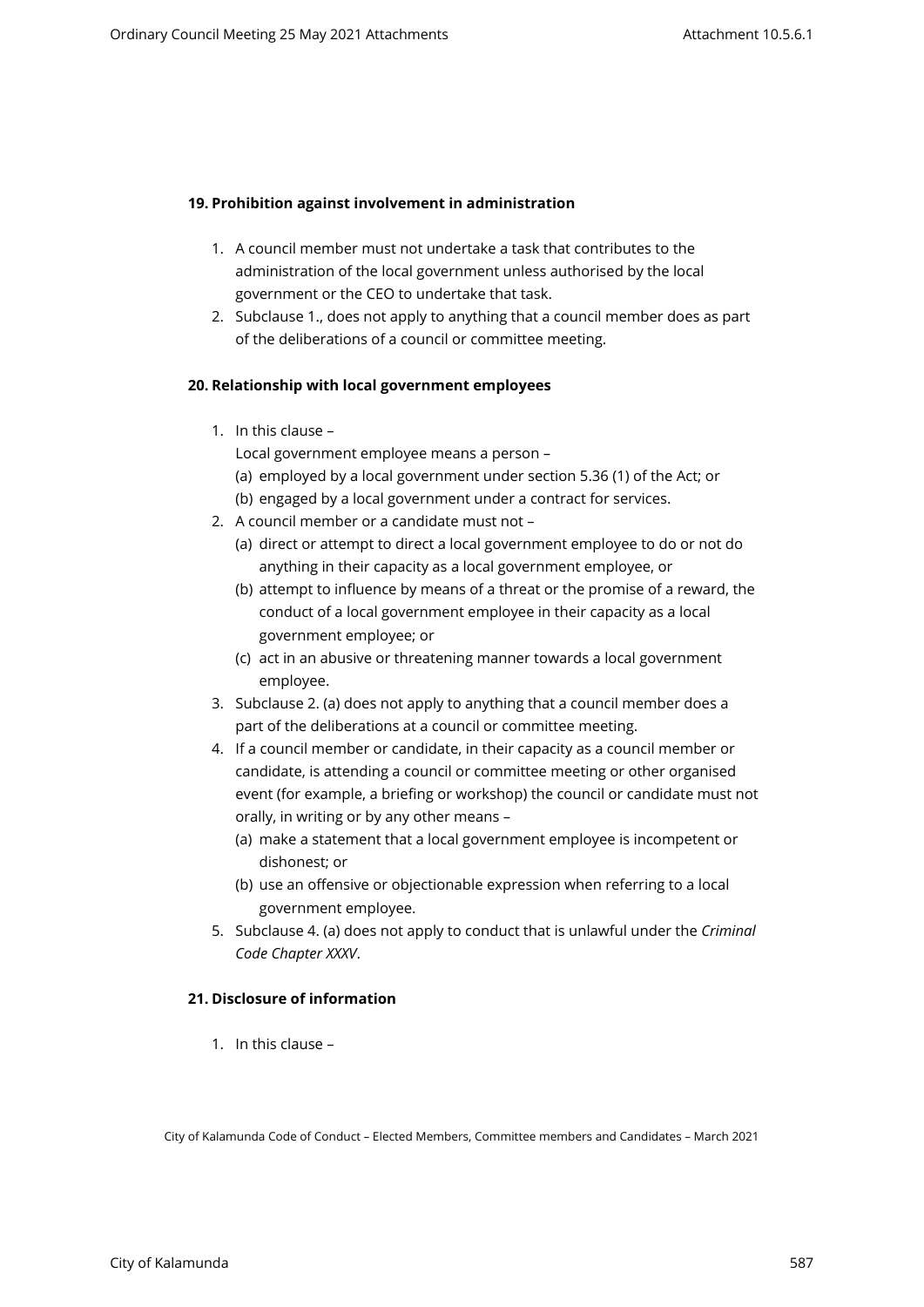**closed meeting** means a council or committee meeting, or part of a council or committee meeting that is closed to members of the public under section 5.23 (2) of the Act;

**confidential document** means a document marked by the CEO, or by a person authorised by the CEO, to clearly show that the information in the document is not to be disclosed;

**document** includes a part of a document;

**non-confidential document** means a document that is not a confidential document.

- 2. A council member must not disclose information that the council member (a) derived from a confidential document; or
	- (b) acquired at a closed meeting other than information derived from a nonconfidential document.
- 3. Subclause 2 does not prevent a council member from disclosing information –
	- (a) at a closed meeting; or
	- (b) to the extent specified by the council and subject to such other conditions as the council determines; or
	- (c) that is already in the public domain; or
	- (d) to an officer of the department; or
	- (e) to the Minister; or
	- (f) to a legal practitioner for the purpose of obtaining legal advice; or
	- (g) if the disclosure is required or permitted by law.

## **22. Disclosure of interests**

1. In this clause –

## **Interest** –

- (a) means an interest that could, or could reasonably be perceived to,
- adversely affect the impartiality of the person having the interest; and (b) includes an interest arsing from kinship, friendship or membership of an
	- association.
- 2. A council member who has an interest in any matter to be discussed at a council or committee meeting attended by the council member must disclose the nature of the interest –
	- (a) in a written notice given to the CEO before the meeting; or
	- (b) at the meeting immediately before the matter is discussed.
- 3. Subclause 2 does not apply to an interest referred to in section 5.60 of the Act.